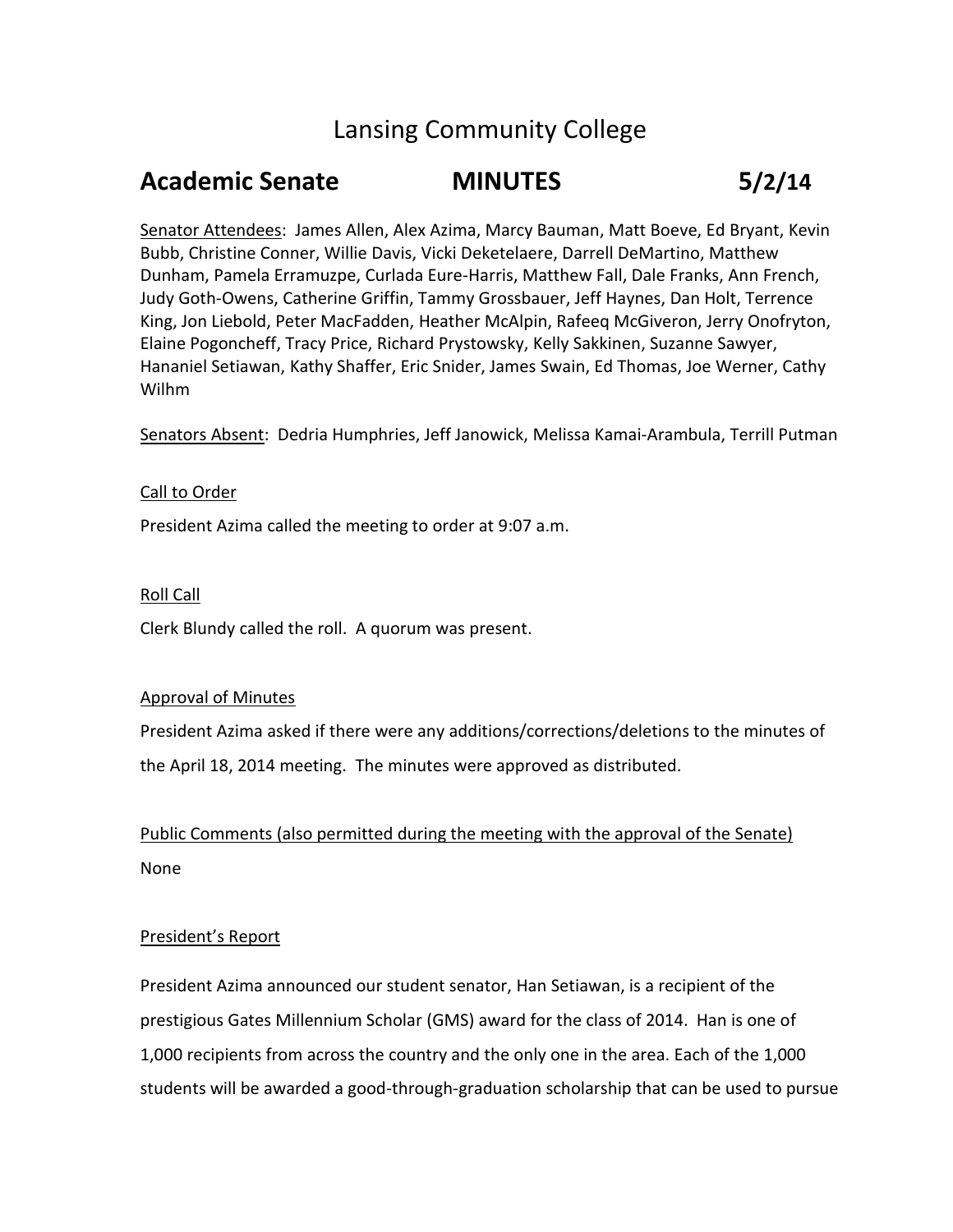a degree in any undergraduate major at the accredited college or university of his or her choice. The GMS program provides recipients with leadership development opportunities, mentoring, academic and social support as well as financial support. Congratulations Han!

### Explanation of the HLC Document – Jim Luke

On May 1, along with the Senate agenda from President Azima, Senators also received an HLC document, which Jim Luke provided to assist in mapping the great work already done in the Task Forces into the new HLC framework. Please reference the email, which gives an explanation from Jim of next steps, and please send comments to either Jim or President Azima.

### Provost's Report

Dr. Prystowsky asked Senators for input regarding possible topics to speak about at the May 14 State of Academic & Student Affairs address. Please let President Azima know if you have suggestions from the Senate to pass along to Dr. Prystowsky.

The Association of American Colleges & Universities (AAC&U) group on campus has been active in learning about essential learning outcomes (ELOs) for our institution. These ELOs would serve as our core competencies for the AQIP. The Provost is recommending that we not revise the work of the AAC&U (the ELOs are general enough and are benchmarked nationally), but, if the Senate is supportive, he recommends that we spend time in our program areas figuring out what works well for us and then integrate our outcomes throughout the entire curriculum. He would like to see the AAC&U team come to a future Senate meeting to discuss their plan for moving forward. He encouraged senators to visit the AAC&U website<https://www.aacu.org/leap/vision.cfm> and review the Essential Learning Outcomes.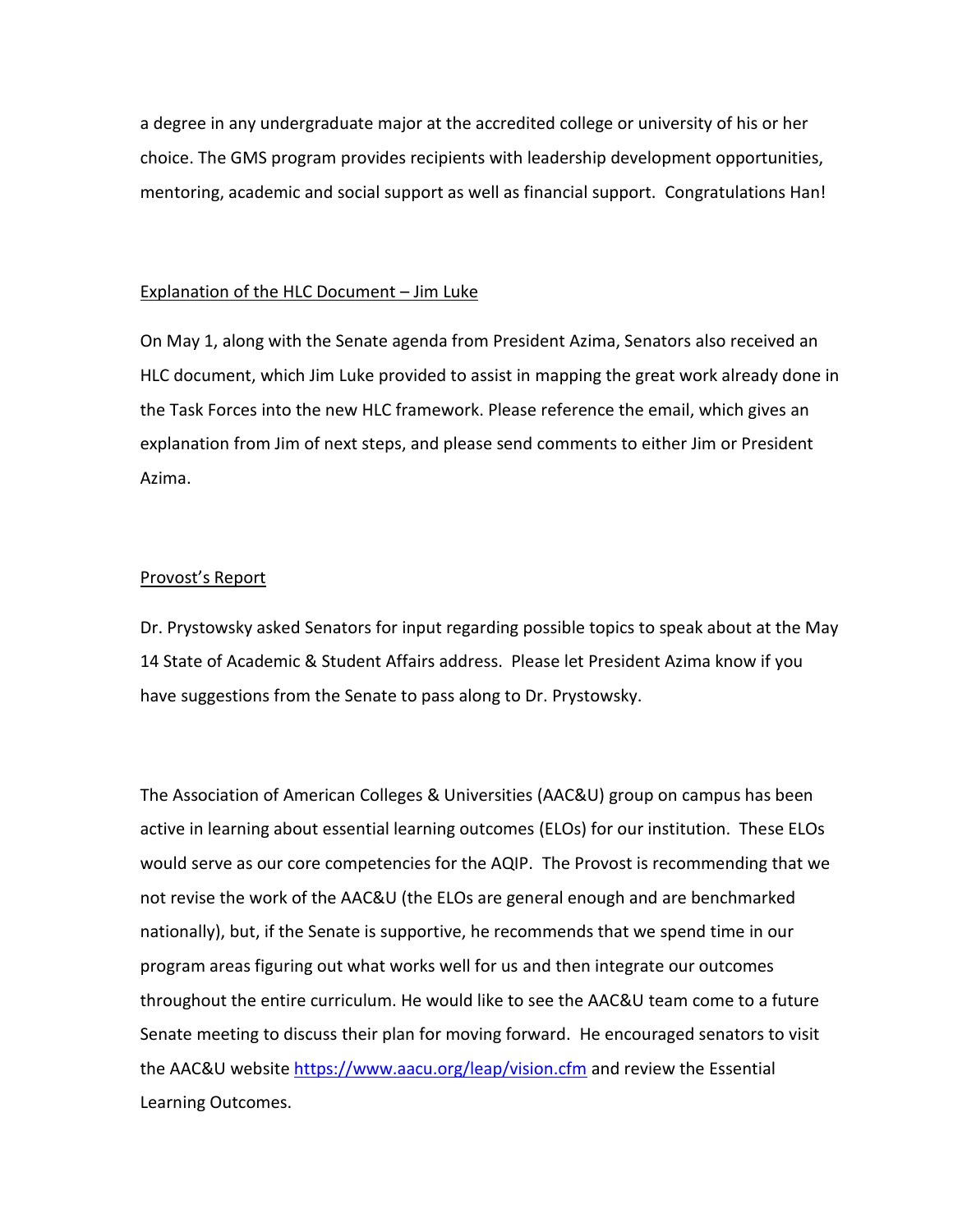## College Textbook Committee

Don Wilske addressed the group regarding how we can reduce textbook costs for students. This is something President Knight has asked for. Don has worked with many people on campus to address this issue, and they are recommending a pilot program for this fall. They will be looking at Open Source, what we can do with publishers, relationships w/Amazon. If you have ideas, please contact Jim Luke, Christine Conner, Jeff Janowick, Suzanne Sawyer, or Regina Gong. If any of your programs have already reduced textbooks costs, please share how you accomplished this with one of the individuals listed above.

# Update on the Academic Senate Elections – Senator Melissa Kamai-Arambula, Academic Senate Secretary Christine Conner, Center for Data Science Director Matt Fall

Senator Conner announced the results of the election, which are as follows:

- Matt Boeve, The Early College Senator
- Rob Edwards, Communications, Media & The Arts Senator
- Greg Hammond, Community Health & Nursing Senator
- Veronica Wilkerson Johnson, Center for Transitional Learning Senator
- Judy Leventhal, Advising Senator
- Jim Luke, At-Large Senator
- Tim Periard, Science Dept. Senator
- Elaine Pogoncheff, Business & Economics Dept. Senator
- Suzanne Sawyer, Library Instruction Senator
- Cindy Storie, At-Large Senator

Senators will join the group in the fall. There are still 2 vacant seats, one in Applied Manufacturing and one in Information Technology.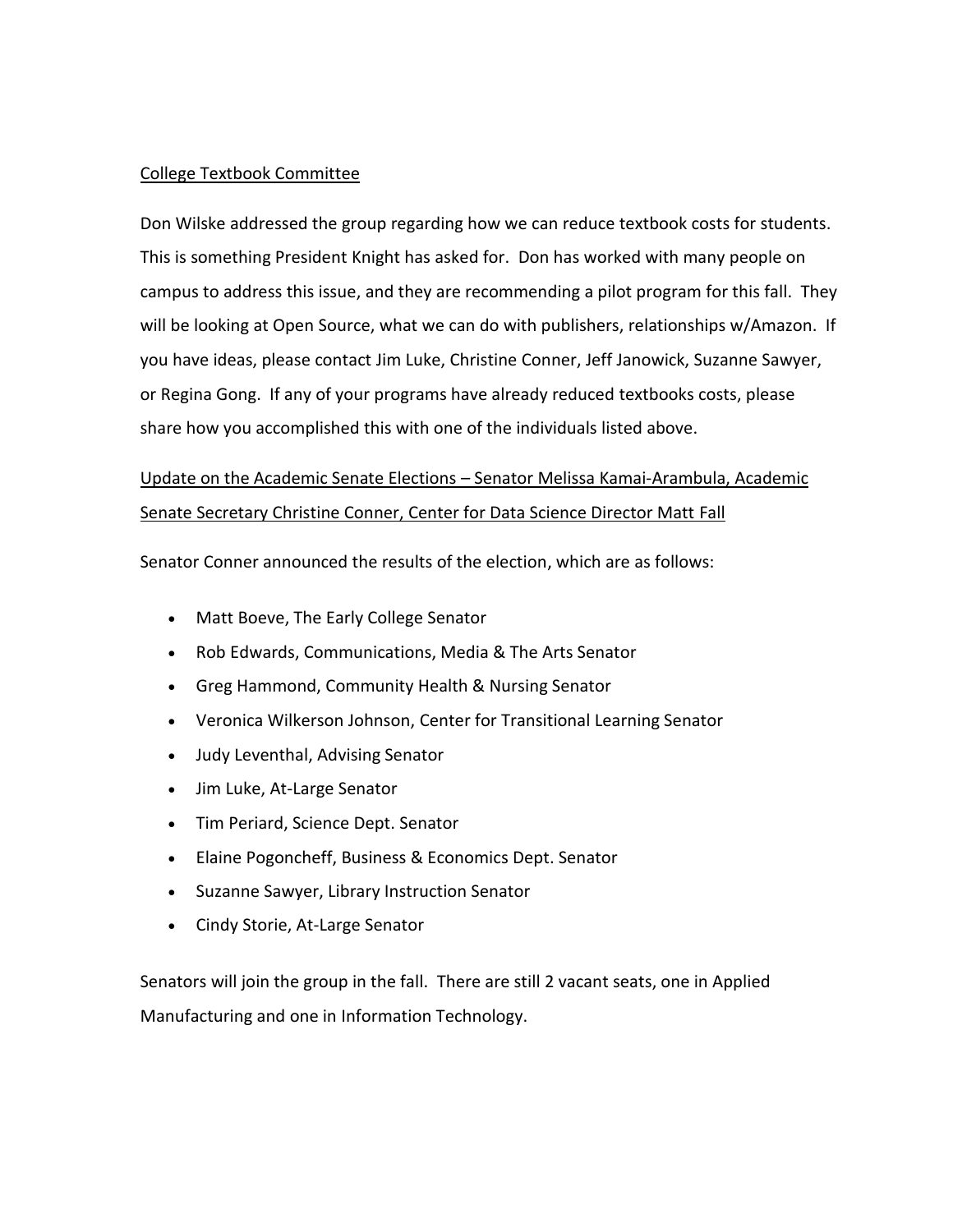#### Action Items

- a. Approval of Global Learning Recommendations Bill Motz and Marc Thomas addressed the Senate regarding a recommendation from the Global Learning Committee Subcommittees that was distributed via email earlier this week to Senators, and reviewed with the Senate at a previous meeting**.**  President Azima indicated next step is to work with administration to identify resources to be able to move forward. **It was moved by the Global Learning Committee that their recommendation be accepted. The motion carried.**
- b. Approval of conversion of the current six Academic Senate Task Forces into permanent Standing Committees and forming a new AQIP Planning Committee **It was moved by the Executive Committee of the Senate that the six Academic Senate Task Forces and a new 7 th task force, AQIP Planning Task Force, be made permanents standing committees. The motion carried.** It was suggested that an organizational chart be created for the Academic Senate. Senator Swain offered to help. Senator Conner indicated she has started this project – please send her the names of any Senate subcommittees and its members so she can complete the list.

#### Discussion Items

a. Community Education, Continuing Education, and a Lifelong Learning Institute – Dean of Extended Learning & Professional Studies (ELPS), Dr. Jean Morciglio

The ELPS division deals with a lot of non-credit, non-traditional courses. Because of this, they would like to create a Lifelong Learning Institute. There have been changes in the definition of non-credit courses, especially with financial aid—it is now difficult/unallowable for students to receive aid if they take classes outside of their curriculum. We need to now create the infrastructure to be able to make noncredit courses available to students. A Lifelong Learning Institute model would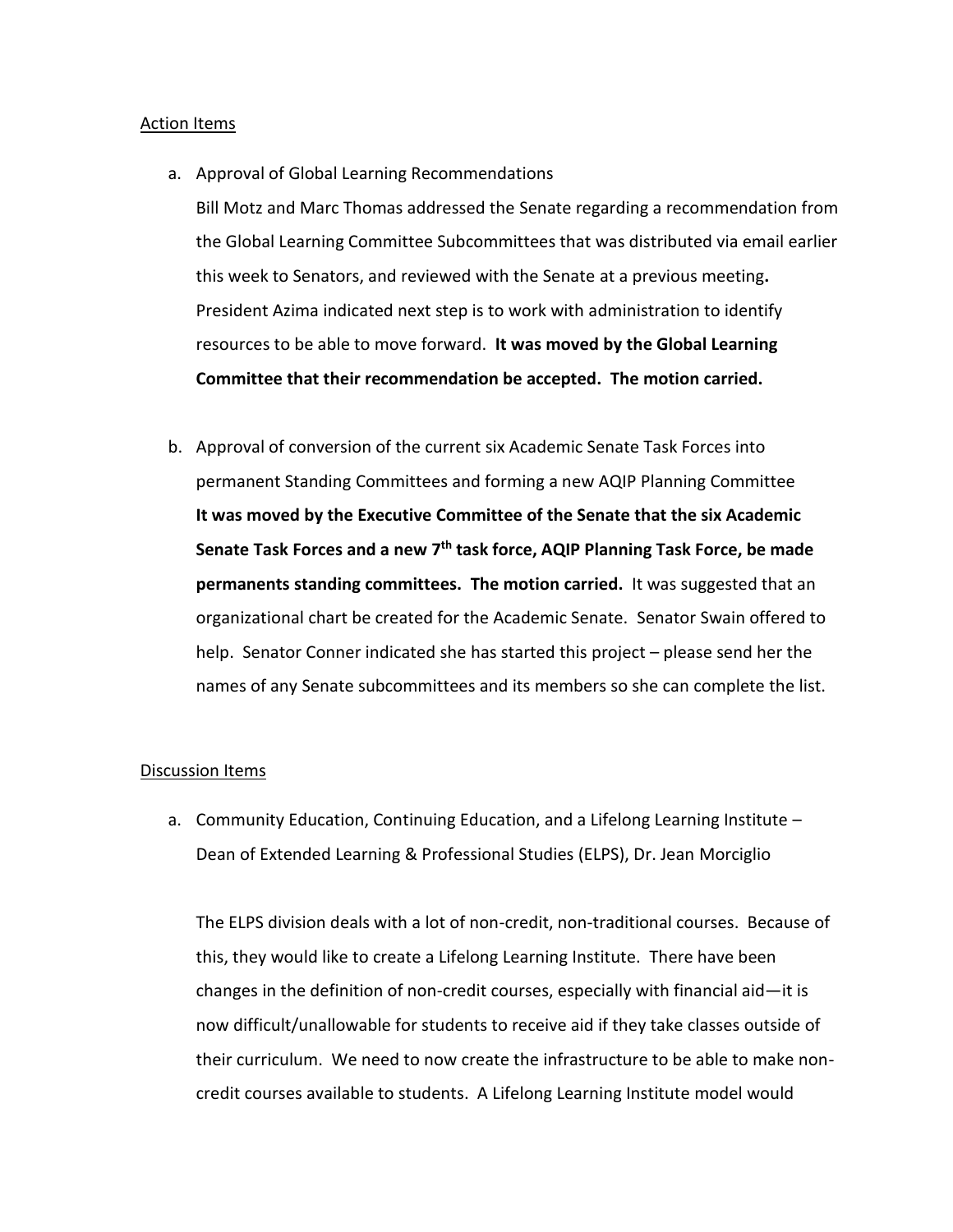encompass all the activities, youth, 50+ program, etc. through a membership practice rather than registering for a course. Dean Morciglio asked for feedback from the Senate on how we can make this fun, "a sandbox" for faculty to create some creative courses and try new things. We want interesting subject matter, payfor-itself, high quality courses. A think tank/brainstorming session is planned in ELPS on Friday, June 13. If any Senators would like to be involved in the session or have ideas to share, please contact Dr. Morciglio's assistant, Marti Burnett, at [heinm@lcc.edu](mailto:heinm@lcc.edu) or 483-1876. As senators, please share this information with your program areas and help get people interested.

#### b. Online Education Discussion with Kathleen Kinney

Dr. Prystowsky introduced Kathleen Kinney. She gave the Senate a brief bio of herself and talked about her commitment to education. She is passionate about online education and the opportunities that 2-year colleges give students to help change their lives. She is here to help us improve our online learning to make it more engaging for students and create a better learning community. She indicated that students are taking online courses earlier, as early as Kindergarten, and it becoming and will soon be highly mobile. She talked about MOOC's (massive online open courses) - they are a great way to offer courses massively, and inexpensively. They are a great way to advertise what you do (be sure to have it branded LCC) or for a student to brush up on a skill. But completion rates for MOOC's are about 4%. For success, you need instructor connections in online classes. She opened the floor up for Q&A which included conversation about:

- Seat Limits – those making decisions about seat limits perhaps haven't taught an online course themselves to know the time commitment required per student. She can recommend standards/best practices for seat limits and student engagement, but it is up to administration and faculty to implement. Perhaps an online forum for faculty to discuss ideas, what works and doesn't work would be helpful.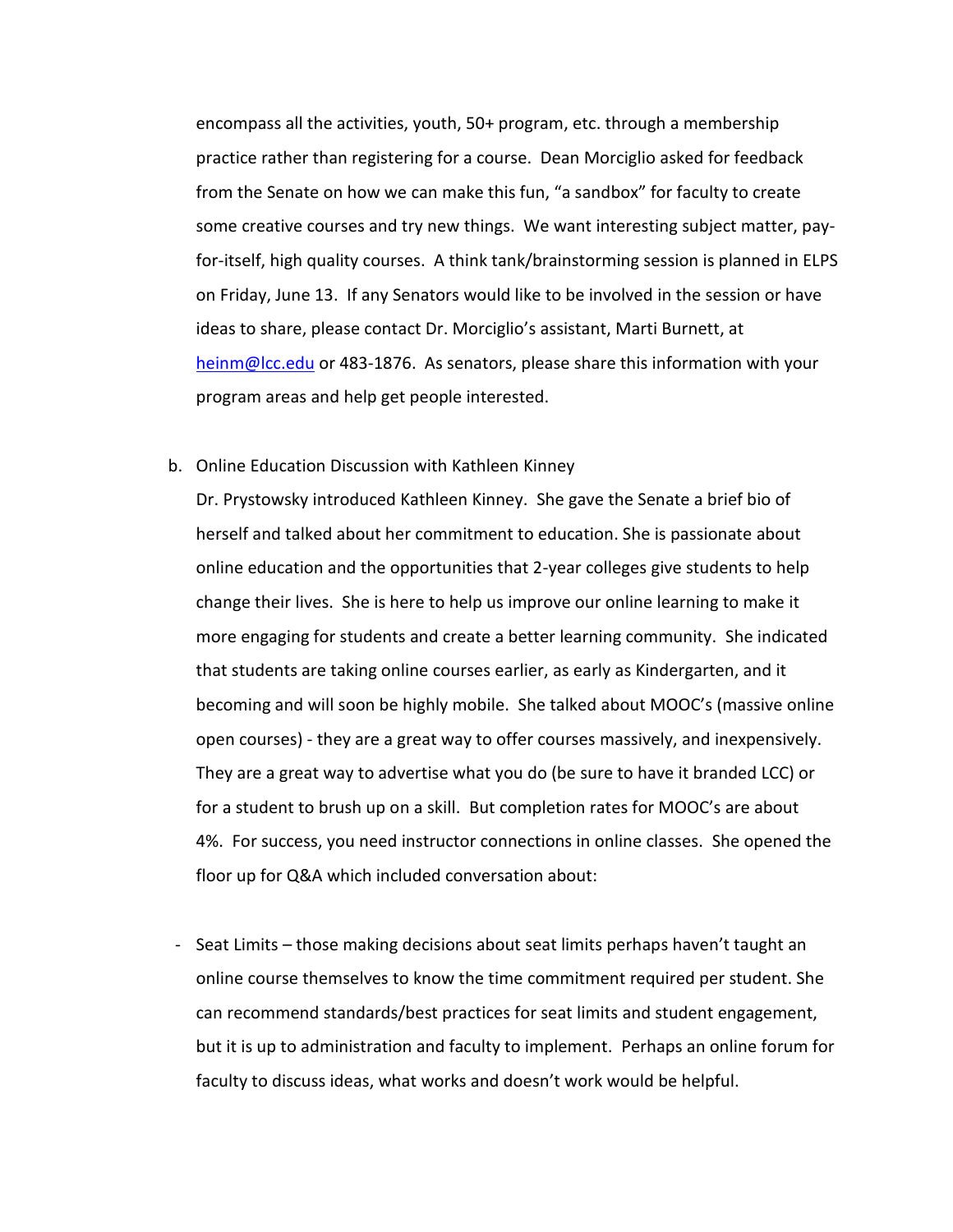- How do we address how students are prepared for online courses?
- Online proctored tests. She doesn't believe in them. If you need to have them because of accrediting or licensing, they should be offered by a service that allows students to take the exams online anywhere. It places undue burden on the student to have to come to Lansing to take a proctored exam during the day when they have restricted hours, as opposed to when the student is available and ready. You can set up tests that are rigorous and use question banks that randomly assign questions to reduce cheating. You can use project or problem-based assessments that are difficult to cheat with and, in most cases, result in a better assessment of the student's knowledge and skill.
- Scantron testing still being done at LCC. There are not enough computer labs for all students to take the same testing. Implementation is a problem as well as time and funding.
- Concern about constantly changing online systems, new system, upgrades, etc. and converting/transferring question banks that don't transfer seamlessly. Kathleen suggested to divide and conquer within your programs by having the faculty come together to share the burden such as sharing question banks and helping each other learn new systems and upgrades.
- Lab-based education (chemistry, Auto, electrical) with online/hybrid. Dicast people can create great simulations, there are internships or live work experience that students could be graded on their proficiency. There are lab kits students can buy. Video cameras and microphones are on most computers and on cell phones – students could record themselves performing a skill to send the instructor.
- How can others get the message she is giving today to the Senate? Adobe Connect is an excellent vehicle for communicating to a large audience.
- Kathleen used our D2L she indicated we need online readiness for online learning. She strongly suggest the faculty come together and demand there is a readiness assessment for the technology (d2l) and online learning in general.